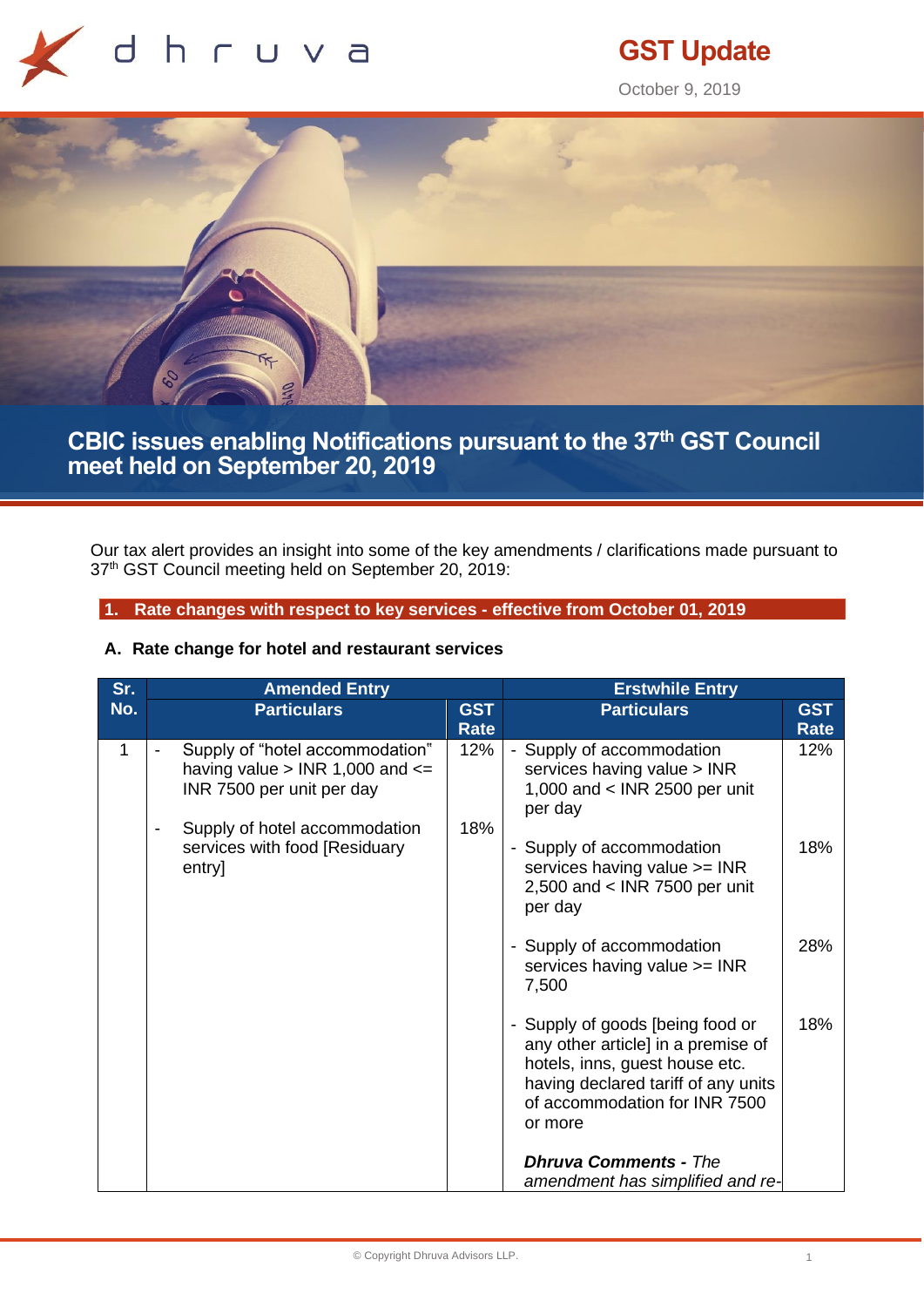

|    |                                                                                                                                                                                                                                       |    | aligned the rate structure and<br>provided a major relief to the<br>hotel industry.                                                                                                                                                                                                                                                                                      |     |
|----|---------------------------------------------------------------------------------------------------------------------------------------------------------------------------------------------------------------------------------------|----|--------------------------------------------------------------------------------------------------------------------------------------------------------------------------------------------------------------------------------------------------------------------------------------------------------------------------------------------------------------------------|-----|
| 2. | Outdoor catering services<br>provided by other than (a) hotel<br>accommodation; and (c) specified<br>premises [premises having<br>accommodation service having<br>declared tariff of INR 7500 for<br>any unit], where ITC not availed | 5% | Supply, by way of or as part of<br>any service, of goods, being food<br>or any other article for events<br>that are occasional in nature OR<br>along with renting of premise<br><b>Dhruva comments - Aligning the</b><br>outdoor catering rates to the                                                                                                                   | 18% |
|    | Composite supply of outdoor<br>catering services with renting of<br>premises, provided by other than<br>(a) hotel accommodation; and (c)<br>specified premises, where ITC<br>not availed                                              | 5% | restaurant services would be<br>beneficial for the industry;<br>however, considering that such<br>rates are mandatory the option to<br>avail ITC [on payment of higher<br>rate of tax] is no longer available<br>to the taxpayer<br>There could also be a dispute as<br>to what constitutes 'outdoor<br>catering' considering that the<br>same is not defined under GST. |     |
| 3. | Supply of "restaurant service" other<br>than at "specified premises"                                                                                                                                                                  | 5% | Supply, of services and goods by a<br>restaurant, eating joint including<br>mess, canteen, whether for<br>consumption on or away from the<br>premises where such food other<br>than hotels, inns, guest houses etc.<br>meant for residential or lodging<br>purposes having declared tariff of<br>any unit INR 7500 and above                                             | 5%  |

### **B. Other Rate changes for services**

- Residuary sub-entry under HSN 9966 for rental of transport vehicles modified to only cover rental of vehicles with operator
- Similarly, changes made to the sub-entries pertaining to HSN 9973 to remove references relating to leasing or rental services with operators

*Dhruva comments: The HSN classification pertaining to entries covered under HSN 9966 have been streamlined to include rental services with operators and that for HSN 9973 to cover leasing / rental services without operator. It is to be noted that post-the amendment to scope of entries under HSN 9973, the leasing and rental services of goods [other than transport vehicles] when supplied with an operator are, due to the amendment, neither covered under HSN 9966 or HSN 9973. Further, the residual sub-entry (viii) under HSN 9973 relating to "leasing or rental services, without operator other than …" and having GSTR rate of 18% overlaps with the sub-entry (viia) under HSN 9973 relating to "leasing or renting of goods" [rate aligned to rate of goods], thereby creating a confusion on the coverage and scope of the two entries.*

- ‒ Time charter of vessels for transport of goods, omitted from HSN 9973 as it was already covered under HSN 9966
- ‒ Other professional, technical and business services relating to exploration, mining or drilling of petroleum crude or natural gas or both to be chargeable @ 12%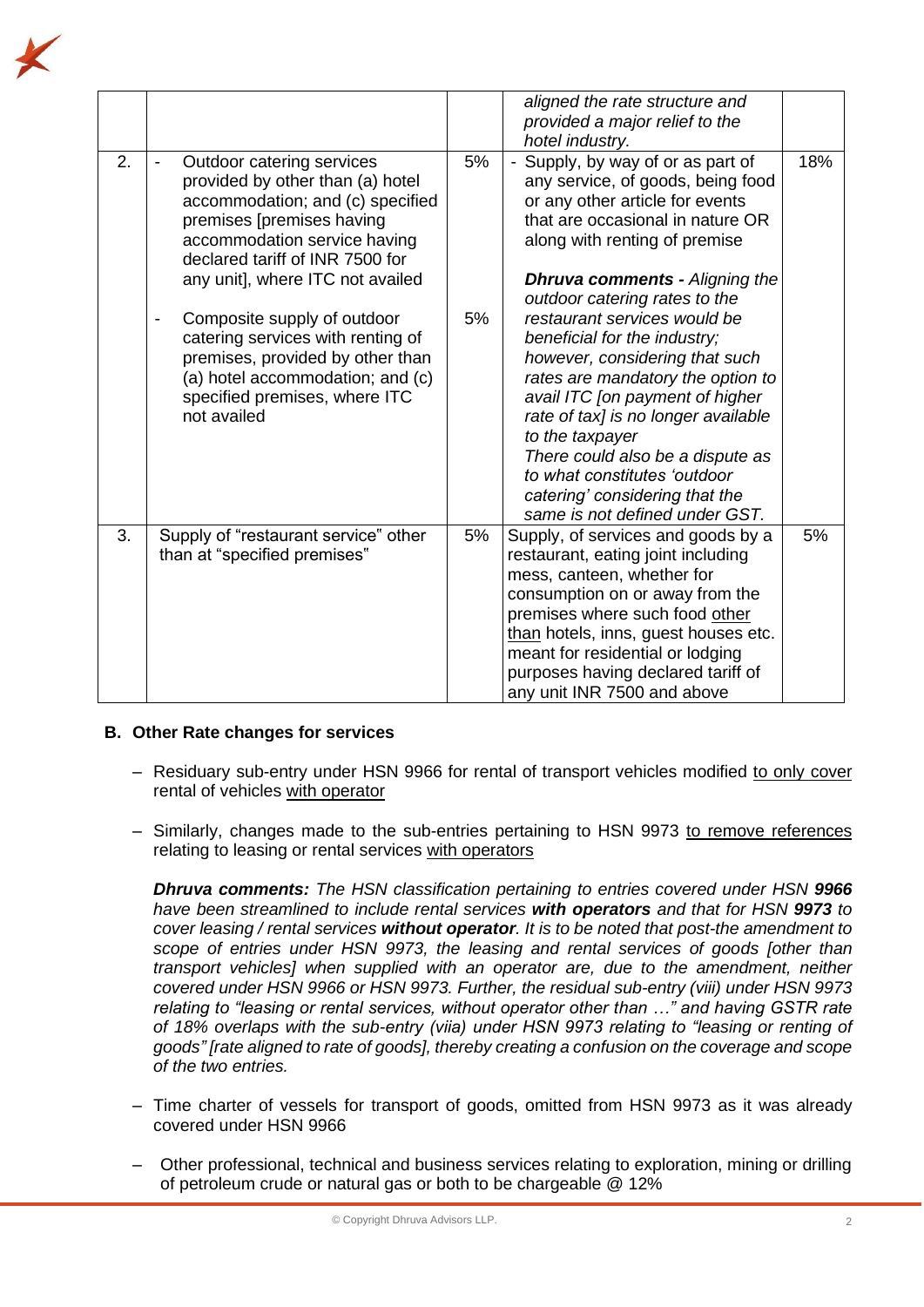

- ‒ HSN 9986 to include Support services to agriculture, hunting, forestry, fishing, mining and utilities
- ‒ New sub-entry (id) inserted under HSN 9988 to prescribe the residuary rate for supply of job work services at 12%.

*Dhruva comments – This entry overlaps with the sub-entry 9988(iv) wherein the residuary rate for Manufacturing job work services continues to be at 18%. Pursuant to the 37th GST Council press release, only supply of machine job work services such as in the engineering industry was intended to be reduced to 12%, however, the notification amending the said HSN 9988 does not indicate the said intent.* 

### **C. Exemption for services**

- The time limit for below exemptions have been extended **till 30th September 2020:**
	- i. Services by way of transportation of goods by a **vessel** from customs station of clearance in India to a place outside India
	- ii. Services by way of transportation of goods by an **aircraft** from customs station of clearance in India to a place outside India
- The Government has **exempted services** by a hotel, inn, guest house, club or campsite, for residential or lodging purposes, where value of supply of a unit of accommodation **is less than or equal** to INR 1000. Earlier the exemption was only for services **below** INR 1000.
- Exemption extended to services by way of storage or warehousing of cereals, pulses, fruits, nuts and vegetables, spices, copra, sugarcane, jaggery, raw vegetable fibres such as cotton, flax, jute etc., indigo, unmanufactured tobacco, betel leaves, tendu leaves, coffee and tea **[Heading 9967 or Heading 9985]**
- Services provided by an intermediary to a supplier or recipient of goods when both the supplier and recipient of goods are outside taxable territory, subject to condition that specified documents (as prescribed) are maintained for minimum 5 years

*Dhruva comments – Supply of goods from a place in the non-taxable territory to another place in the non-taxable territory without such goods entering into India has already been excluded from the purview of GST by amending Schedule III. Such transactions are neither treated as supply of goods or supply of services. The aforesaid amendment has now extended the exemption to intermediary services provided with respect to such transactions.* 

*It may be noted that transactions under Schedule III have been excluded from the value of exempt supply and therefore do not entail any reversal of credit. However, the aforesaid exempt services would have to be considered as part of the value of exempt supply for the purposes of reversal of credit.*

|  |  | 2. Amendments to Reverse Charge Mechanism - effective from October 01, 2019 |  |  |  |  |
|--|--|-----------------------------------------------------------------------------|--|--|--|--|
|--|--|-----------------------------------------------------------------------------|--|--|--|--|

| Sr.<br>No. | <b>Description of Services</b>                                                                | <b>Supplier of Service</b>                                                                                                                                                                           | <b>Recipient of Service</b>                            |
|------------|-----------------------------------------------------------------------------------------------|------------------------------------------------------------------------------------------------------------------------------------------------------------------------------------------------------|--------------------------------------------------------|
| (a)        | Services provided by way of<br>renting of a motor vehicle<br>provided to a body<br>corporate. | Any person other than a body<br>corporate, paying central tax<br>at the rate of 2.5% on renting<br>of motor vehicles with input<br>tax credit only of input service<br>in the same line of business. | Any body corporate located<br>in the taxable territory |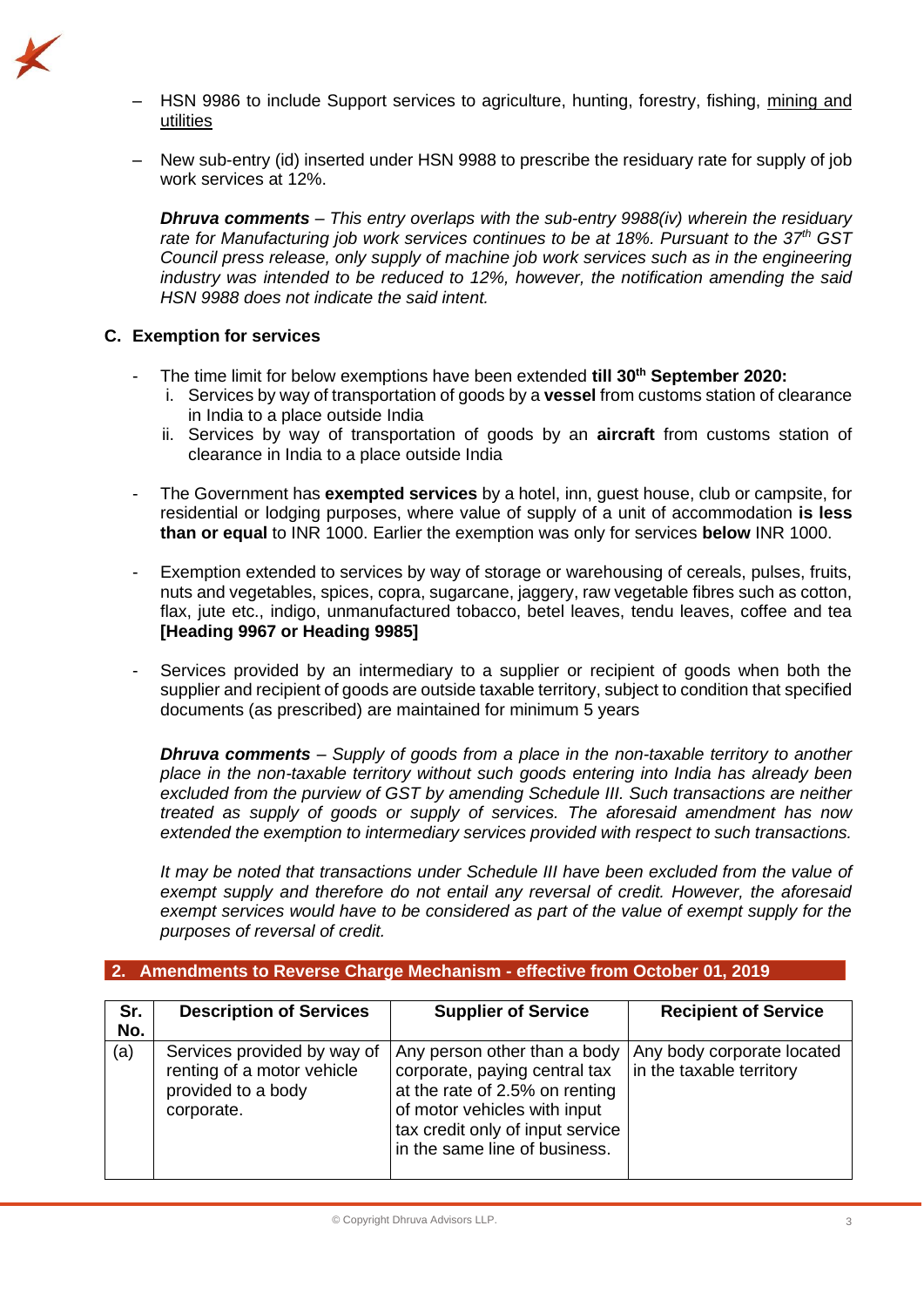|     |                                                                                                                                                                   | <b>Dhruva comments - The</b><br>Reverse charge is only<br>applicable to a service<br>provider, other than a body<br>corporate, who is currently                                                                                                     |                                                                                                                         |
|-----|-------------------------------------------------------------------------------------------------------------------------------------------------------------------|-----------------------------------------------------------------------------------------------------------------------------------------------------------------------------------------------------------------------------------------------------|-------------------------------------------------------------------------------------------------------------------------|
|     |                                                                                                                                                                   | liable to GST @5% with<br>respect to services provided<br>by way of renting of motor<br>vehicle to a body corporate                                                                                                                                 |                                                                                                                         |
| (b) | Services of lending of<br>securities under Securities<br>Lending Scheme, 1997<br>("Scheme") of Securities<br>and Exchange Board of<br>India ("SEBI"), as amended. | Lender i.e. a person who<br>deposits the securities<br>registered in his name or in<br>the name of any other person<br>duly authorised on his behalf<br>with an approved<br>intermediary for the purpose<br>of lending under the Scheme<br>of SEBI. | Borrower i.e. a person who<br>borrows the securities<br>under the Scheme through<br>an approved intermediary<br>of SEBI |

(c) Modifications made to the existing RCM entries so as to permit the registered authors an option by filing a declaration in specified Form to pay GST on royalty charged from publishers under forward charge and observe regular GST compliance.

|                                      | 3. Other amendments / clarifications - effective from October 01, 2019                                                                                                                                                                                                                                                                                                                                                                                                                                                                                                                                      |
|--------------------------------------|-------------------------------------------------------------------------------------------------------------------------------------------------------------------------------------------------------------------------------------------------------------------------------------------------------------------------------------------------------------------------------------------------------------------------------------------------------------------------------------------------------------------------------------------------------------------------------------------------------------|
|                                      | • Manufacturers of aerated water excluded from the purview of composition<br>scheme                                                                                                                                                                                                                                                                                                                                                                                                                                                                                                                         |
|                                      | Notification issued under section 7(2) of the CGST Act to provide that granting<br>$\bullet$<br>of liquor license by State Government against payment of license or application<br>fee is neither supply of goods nor services                                                                                                                                                                                                                                                                                                                                                                              |
| <b>Other</b><br><b>amendments</b>    | The place of supply for Research & Development (R&D) services related to<br>$\bullet$<br>the pharmaceutical sector provided by an Indian service provider to foreign<br>service recipient would the location of service recipient (unlike the place of<br>performance in case of R&D services generally). Accordingly, such R&D<br>services related to the pharmaceutical sector could qualify as 'export of<br>services' subject to fulfillment other conditions under the GST law.                                                                                                                        |
|                                      | <b>Dhruva comments -</b> There has been a dispute regarding taxability of clinical<br>research services in the pre-GST regime whereby, the tax authorities have<br>alleged classification as 'intermediary services'. Also, where sample products<br>are provided by the foreign recipient to the Indian service provider for carrying<br>out R&D, the issue was whether that would qualify as a performance-based<br>service and therefore, not an export.<br>While the issue stands addressed for the Pharmaceutical sector, the dispute<br>would continue for other sectors carrying out R&D activities. |
|                                      | Ab-initio withdrawal of Circular No. 105/24/2019-GST wherein certain<br>$\bullet$<br>clarifications were given in relation to treatment of secondary or post-sales<br>discounts under GST                                                                                                                                                                                                                                                                                                                                                                                                                   |
| <b>Clarifications</b><br>/ Circulars | <b>Dhruva comments</b> - There is an on-going litigation under the service tax<br>regime whereby, the tax authorities have alleged levy of service tax on<br>discounts / incentives received by dealers on the basis that the dealer is<br>providing promotion / marketing services to the manufacturer. There are<br>positive judicial precedents on the issue.                                                                                                                                                                                                                                            |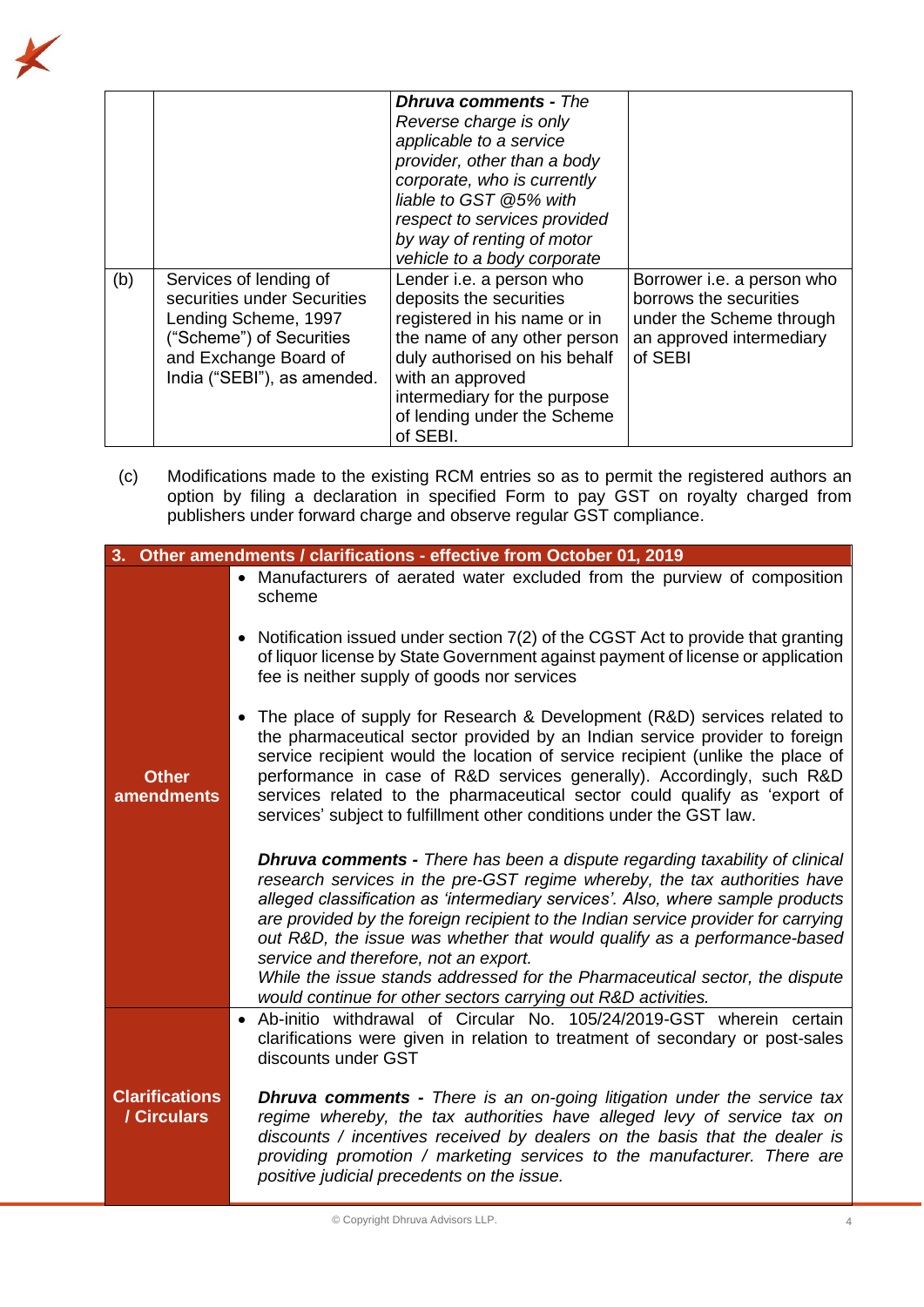*While the Circular has been withdrawn, until a new circular is issued clarifying the position, the authorities are likely to raise demand notices on the issue involved. In certain situations, this being a tax neutral exercise whereby, manufacturers are entitled to take credit, dealers have decided to charge GST.* 

- Clarification issued regarding procedure for claiming refund subsequent to favorable order in appeal
- Clarification issued on re-filing of refund application in Form GST RFD-01A/RFD-01 where 'NIL' claim was opted inadvertently

| 4. Amendments under Customs Law                                                                                                                    |                                                                                                                                                                                                                                                                                                                                                                                                                                                                                                                                                                                                                                                                                                                                                                                                                                                                                                                                                                                                                                                                                                                                                                                                                                                      |  |  |  |
|----------------------------------------------------------------------------------------------------------------------------------------------------|------------------------------------------------------------------------------------------------------------------------------------------------------------------------------------------------------------------------------------------------------------------------------------------------------------------------------------------------------------------------------------------------------------------------------------------------------------------------------------------------------------------------------------------------------------------------------------------------------------------------------------------------------------------------------------------------------------------------------------------------------------------------------------------------------------------------------------------------------------------------------------------------------------------------------------------------------------------------------------------------------------------------------------------------------------------------------------------------------------------------------------------------------------------------------------------------------------------------------------------------------|--|--|--|
| <b>Customs-</b><br><b>IGST</b><br>exemption<br>for goods<br>imported<br>under lease<br>and treated<br>as supply of<br><b>services</b><br>under GST | • Scope of Customs-IGST exemptions under Sr. No. 557A and 557B of<br>Notification No. 50/2017 - Customs dated 30.06.2017 amended to align the<br>description of the exemption entries to the description under the GST law<br>557A. Rigs and ancillary items imported for oil or gas exploration and<br>production under a transaction covered by item 1(b) or 5(f) of<br><b>Schedule II of the CGST Act</b><br>557B. All goods, vessels, ships [other than motor vehicles] imported<br>under a transaction covered by item 1(b) or 5(f) of Schedule II of the<br><b>CGST Act</b><br><b>Dhruva comments - Earlier the above entries used the phrase "taken on</b><br>lease by the importer for use after import", which led to an interpretation that<br>only items used for self-use would get covered under the said description. This<br>interpretation led to the denial of the benefit to various leasing companies who<br>used the imported goods for onward leasing to customers in India. The<br>amendment has broadened the scope of the entry to extend the exemption to<br>cover all transactions wherein the goods are imported under lease and IGST<br>is paid on such procurement under reverse charge mechanism under the GST<br>law. |  |  |  |
| <b>New</b><br><b>Regulations</b><br>for<br>monitoring<br>movement of<br>goods to<br><b>Nepal</b>                                                   | The new Electronic Cargo Tracking System Regulations, 2019 have been<br>$\bullet$<br>issued in relation to monitoring physical movement of goods transshipped to<br>Birjung and Biratnagar ports of Nepal from ports located at Kolkata, Haldia<br>and Visakhapatnam in India, in case of transportation by rail and from<br>Batnaha port in India in case of transportation by road.<br>The regulations are applicable to "authorised carriers" i.e. an authorized sea<br>$\bullet$<br>carrier, an authorized train operator, shipping line or a custodian, registered<br>under regulation 3 of the Sea Cargo Manifest and Transhipment Regulations,<br>2018 or his authorised agent, and provide guidelines relating to<br>documentation and sealing of containers for movement of goods.                                                                                                                                                                                                                                                                                                                                                                                                                                                          |  |  |  |